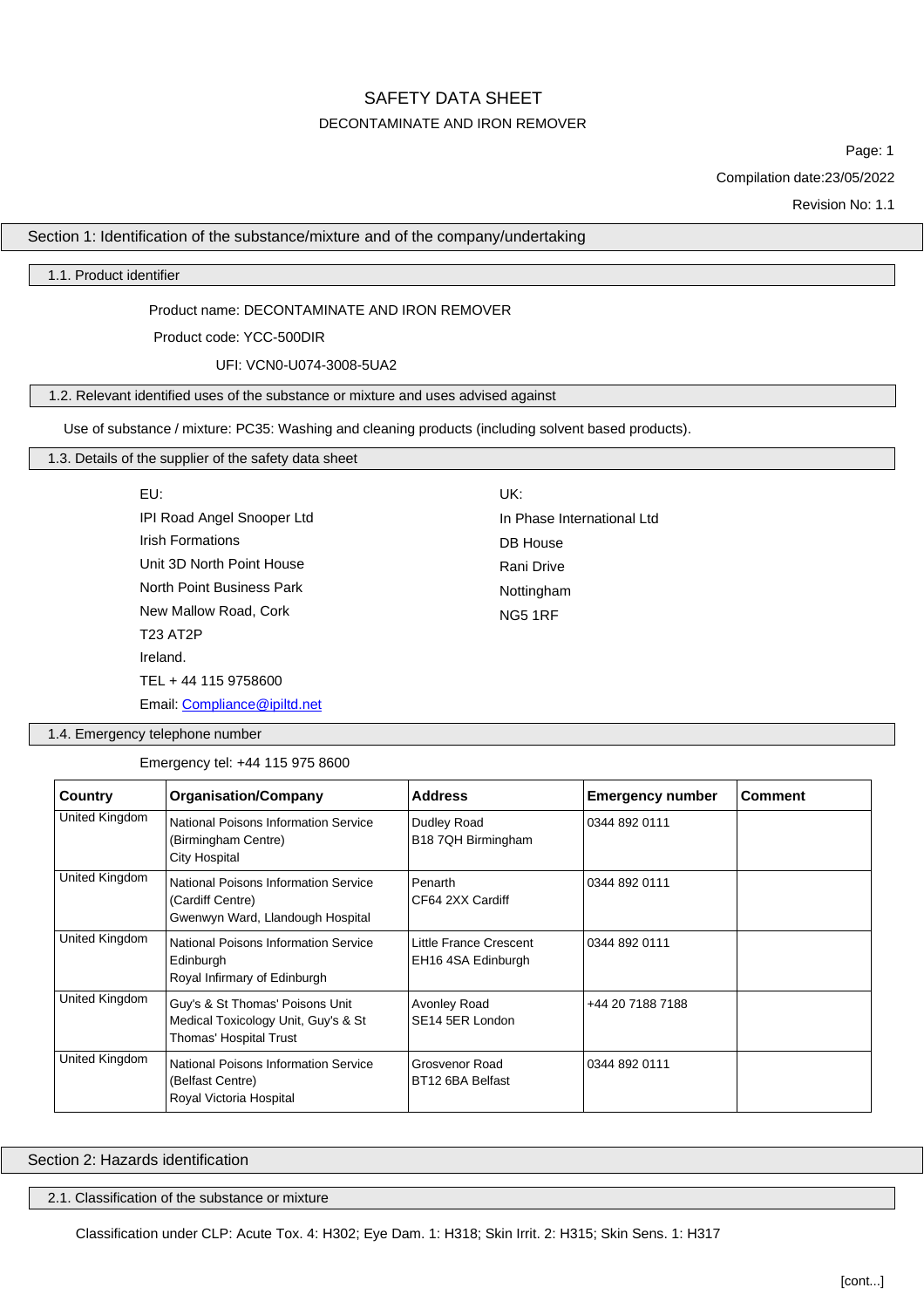## DECONTAMINATE AND IRON REMOVER

Most important adverse effects: Harmful if swallowed. Causes skin irritation. May cause an allergic skin reaction.

Causes serious eye damage.

| ⌒<br>2.2. Label elements |  |  |
|--------------------------|--|--|

Label elements:

Hazard statements: H302: Harmful if swallowed.

H315: Causes skin irritation.

H317: May cause an allergic skin reaction.

H318: Causes serious eye damage.

Hazard pictograms: GHS05: Corrosion



GHS07: Exclamation mark

Signal words: Danger

Precautionary statements: P102: Keep out of reach of children.

P301+312: IF SWALLOWED: Call a <POISON CENTER/doctor/...> if you feel unwell.

P302+352: IF ON SKIN: Wash with plenty of water/.

P305+351+338: IF IN EYES: Rinse cautiously with water for several minutes.

Remove contact lenses, if present and easy to do. Continue rinsing.

P332+313: If skin irritation occurs: Get medical <advice/attention>.

P333+313: If skin irritation or rash occurs: Get medical <advice/attention>.

## 2.3. Other hazards

PBT: This product is not identified as a PBT/vPvB substance.

### Section 3: Composition/information on ingredients

### 3.2. Mixtures

Hazardous ingredients:

SODIUM THIOGLYCOLATE - REACH registered number(s): 01-2119968564-24-XXXX

| <b>EINECS</b> | CAS      | PBT / WEL | <b>CLP Classification</b>               | Percent |
|---------------|----------|-----------|-----------------------------------------|---------|
| 206-696-4     | 367-51-1 |           | Acute Tox. 4: H312; Acute Tox. 3: H301; | 20-40%  |
|               |          |           | Skin Sens. 1: H317; Met. Corr. 1: H290  |         |

SECONDARY ALKANE SODIUM SALT - REACH registered number(s): 01-2119489924-20-XXXX

| 307-55-2 | 97489-15-1 | Acute Tox. 4: H302; Skin Irrit. 2: H315; | l-10% |
|----------|------------|------------------------------------------|-------|
|          |            | Eye Dam. 1: H318; Aquatic Chronic 3:     |       |
|          |            | H412                                     |       |

C14/C16 OLEFIN SULPHONATE SODIUM SALT - REACH registered number(s): 01-2119513401-57-XXXX

|  | 270-407-8 | 68439-57-6 |  | 2: H315; Eye Dam.<br>1: H318<br>Skin<br>≧ Irrit. 2: . | 10% |
|--|-----------|------------|--|-------------------------------------------------------|-----|
|--|-----------|------------|--|-------------------------------------------------------|-----|

ALCOHOLS, C12-14, ETHOXYLATED (1-2.5 EO), SULFATES, SODIUM SALTS - REACH registered number(s): 01-2119488639-16-XXXX

| 500-234-8 | 68891-38-3 | Skin Irrit. 2: H315; Eye Dam. 1: H318; | $-10%$ |
|-----------|------------|----------------------------------------|--------|
|           |            | Aquatic Chronic 3: H412                |        |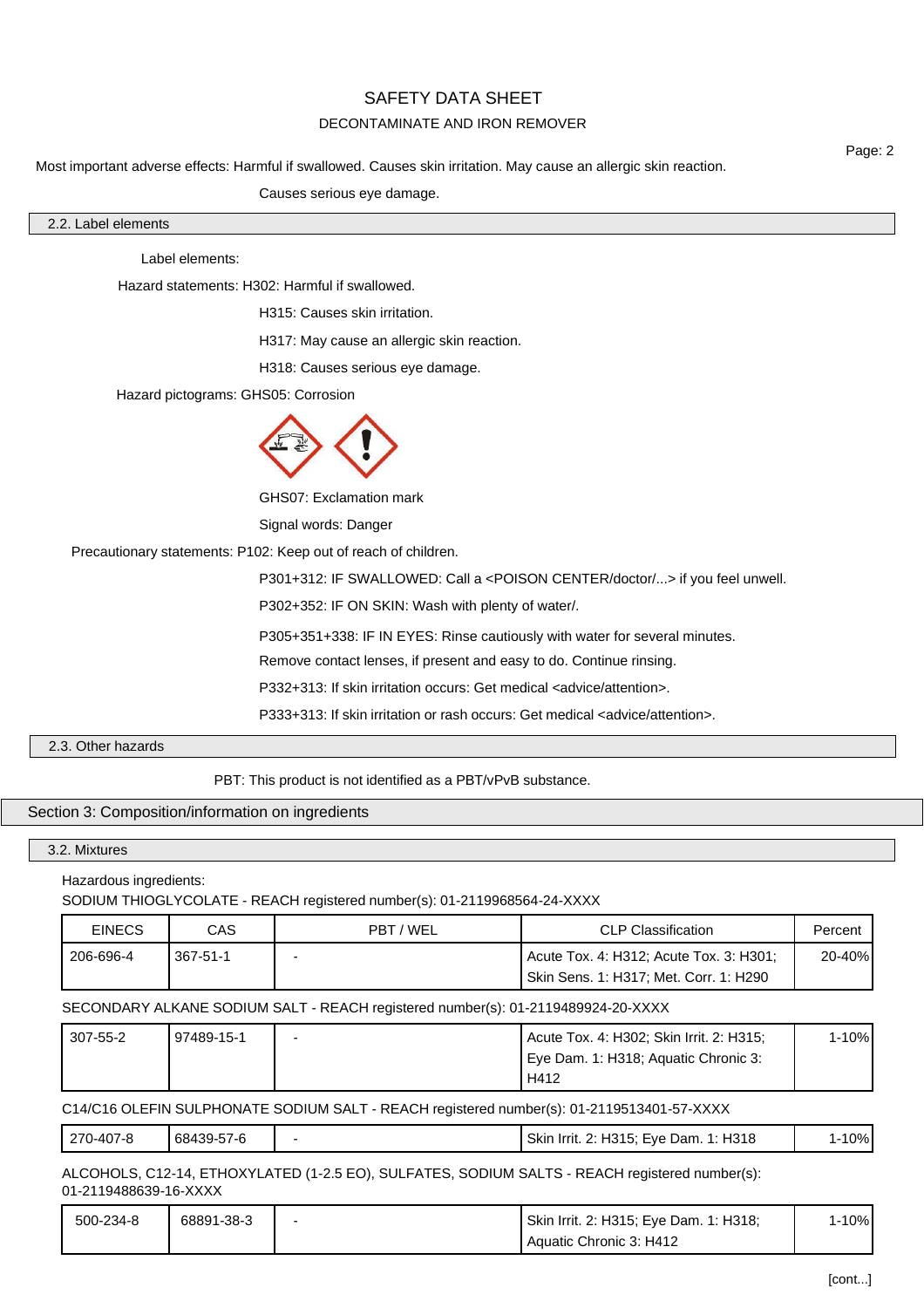# SAFETY DATA SHEET DECONTAMINATE AND IRON REMOVER

Contains: Hazardous components (Label): SODIUM THIOGLYCOLATE; SECONDARY ALKANE SODIUM SALT; C14/C16 OLEFIN SULPHONATE SODIUM SALT; ALCOHOLS, C12-14, ETHOXYLATED (1-2.5 EO), SULFATES, SODIUM SALTS

Section 4: First aid measures

| 4.1. Description of first aid measures                                                                                                                                       |                                                                                                                                                 |  |
|------------------------------------------------------------------------------------------------------------------------------------------------------------------------------|-------------------------------------------------------------------------------------------------------------------------------------------------|--|
|                                                                                                                                                                              | Skin contact: Remove all contaminated clothes and footwear immediately unless stuck to skin. Wash<br>immediately with plenty of soap and water. |  |
| Eye contact: Bathe the eye with running water for 15 minutes. Transfer to hospital for specialist<br>examination.                                                            |                                                                                                                                                 |  |
| Wash out mouth with water. Do not induce vomiting. If conscious, give half a litre of water<br>Ingestion:<br>to drink immediately. Transfer to hospital as soon as possible. |                                                                                                                                                 |  |
| Inhalation:                                                                                                                                                                  | Remove casualty from exposure ensuring one's own safety whilst doing so. Consult a<br>doctor.                                                   |  |
|                                                                                                                                                                              | 4.2. Most important symptoms and effects, both acute and delayed                                                                                |  |
| Skin contact: There may be irritation and redness at the site of contact.                                                                                                    |                                                                                                                                                 |  |
|                                                                                                                                                                              | Eye contact: There may be pain and redness. The eyes may water profusely. There may be severe                                                   |  |
|                                                                                                                                                                              | pain. The vision may become blurred. May cause permanent damage.                                                                                |  |
| Ingestion:                                                                                                                                                                   | There may be soreness and redness of the mouth and throat. Nausea and stomach                                                                   |  |
|                                                                                                                                                                              | pain may occur.                                                                                                                                 |  |
| Inhalation: There may be irritation of the throat with a feeling of tightness in the chest.                                                                                  |                                                                                                                                                 |  |
| Delayed / immediate effects: Immediate effects can be expected after short-term exposure.                                                                                    |                                                                                                                                                 |  |
| 4.3. Indication of any immediate medical attention and special treatment needed                                                                                              |                                                                                                                                                 |  |
| Immediate / special treatment: Not applicable.                                                                                                                               |                                                                                                                                                 |  |
| Section 5: Fire-fighting measures                                                                                                                                            |                                                                                                                                                 |  |
| 5.1. Extinguishing media                                                                                                                                                     |                                                                                                                                                 |  |
|                                                                                                                                                                              | Extinguishing media: Suitable extinguishing media for the surrounding fire should be used. Use water spray to<br>cool containers.               |  |

5.2. Special hazards arising from the substance or mixture

Exposure hazards: In combustion emits toxic fumes.

5.3. Advice for fire-fighters

Advice for fire-fighters: Wear self-contained breathing apparatus. Wear protective clothing to prevent contact

with skin and eyes.

Section 6: Accidental release measures

6.1. Personal precautions, protective equipment and emergency procedures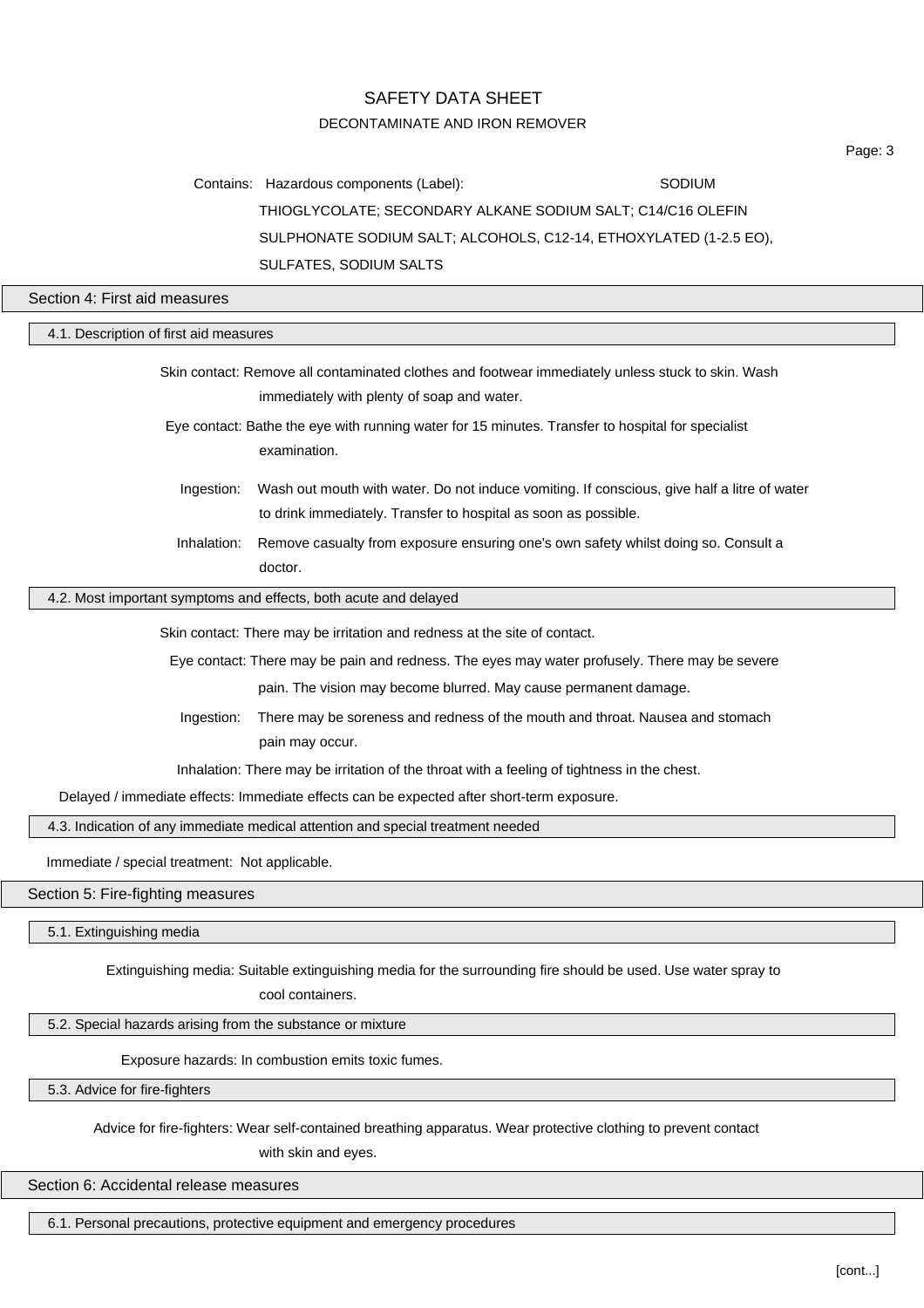### DECONTAMINATE AND IRON REMOVER

Personal precautions: Mark out the contaminated area with signs and prevent access to unauthorised personnel.

Do not attempt to take action without suitable protective clothing - see section 8 of SDS.

Turn leaking containers leak-side up to prevent the escape of liquid. Refer to section 8

of SDS for personal protection details.

#### 6.2. Environmental precautions

Environmental precautions: Do not discharge into drains or rivers. Contain the spillage using bunding.

#### 6.3. Methods and material for containment and cleaning up

Clean-up procedures: Absorb into dry earth or sand. Transfer to a closable, labelled salvage container for disposal by an appropriate method.

6.4. Reference to other sections

Reference to other sections: Refer to section 8 of SDS.

Section 7: Handling and storage

7.1. Precautions for safe handling

Handling requirements: Avoid direct contact with the substance. Ensure there is sufficient ventilation of the area.

Avoid the formation or spread of mists in the air.

7.2. Conditions for safe storage, including any incompatibilities

Storage conditions: Store in a cool, well ventilated area. Keep container tightly closed.

7.3. Specific end use(s)

Specific end use(s): No data available.

Section 8: Exposure controls/personal protection

8.1. Control parameters

Workplace exposure limits: No data available.

DNEL/PNEC Values

DNEL / PNEC No data available.

8.2. Exposure controls

Engineering measures: Ensure there is sufficient ventilation of the area.

Respiratory protection: Self-contained breathing apparatus must be available in case of emergency.

Hand protection: Protective gloves.

Eye protection: Tightly fitting safety goggles. Ensure eye bath is to hand.

Skin protection: Protective clothing.

### Section 9: Physical and chemical properties

9.1. Information on basic physical and chemical properties

State: Liquid Odour: Unpleasant Viscosity: Viscous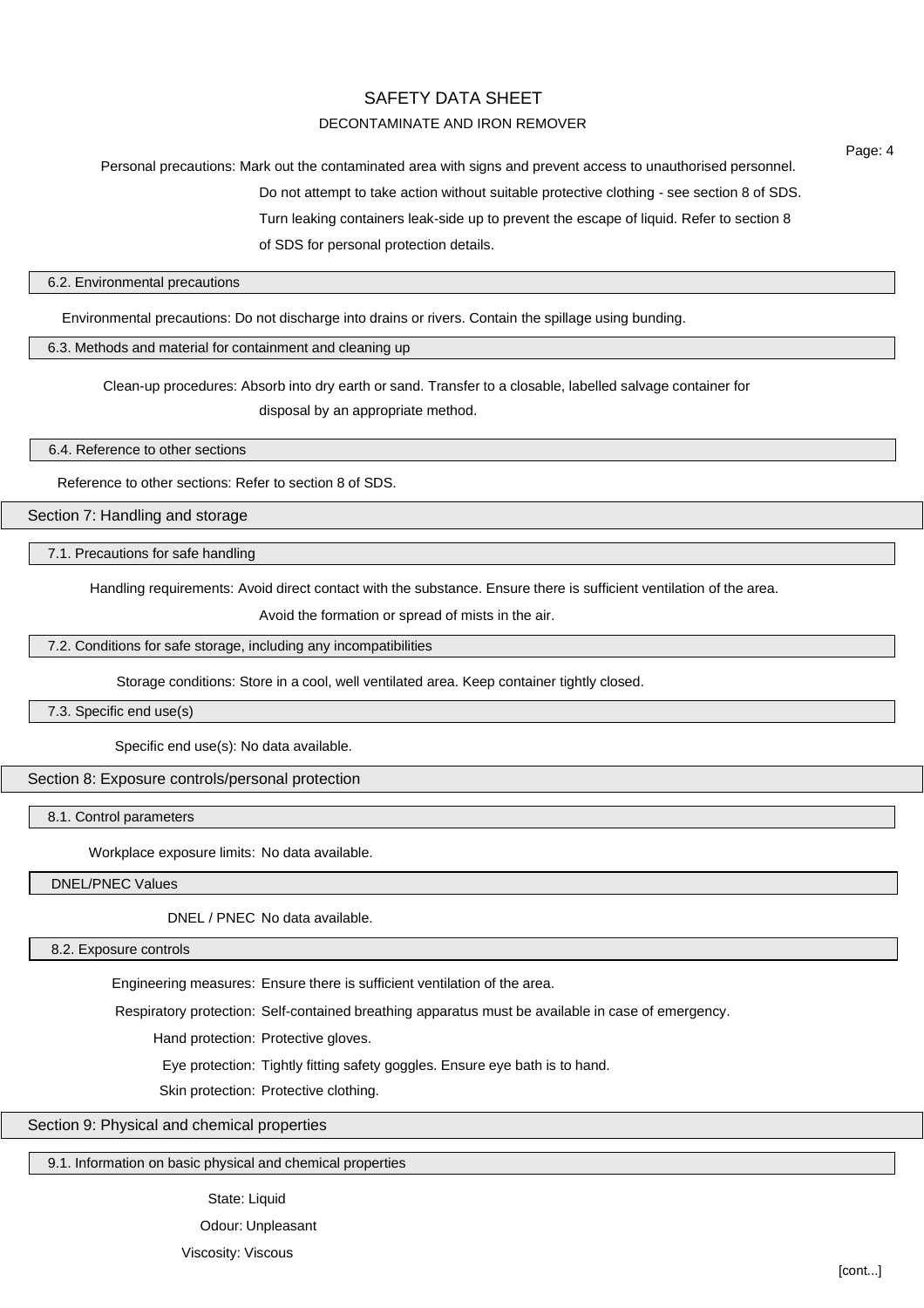# SAFETY DATA SHEET DECONTAMINATE AND IRON REMOVER

#### pH: Approx. 7

Page: 5

9.2. Other information

Other information: No data available.

## Section 10: Stability and reactivity

10.1. Reactivity

Reactivity: Stable under recommended transport or storage conditions.

10.2. Chemical stability

Chemical stability: Stable under normal conditions.

10.3. Possibility of hazardous reactions

Hazardous reactions: Hazardous reactions will not occur under normal transport or storage conditions.

Decomposition may occur on exposure to conditions or materials listed below.

10.4. Conditions to avoid

Conditions to avoid: Heat.

10.5. Incompatible materials

Materials to avoid: Strong oxidising agents. Strong acids.

10.6. Hazardous decomposition products

Haz. decomp. products: In combustion emits toxic fumes.

Section 11: Toxicological information

11.1. Information on toxicological effects

Relevant hazards for product:

| Hazard                         | Route      | Basis                 |
|--------------------------------|------------|-----------------------|
| Acute toxicity (ac. tox. 4)    | <b>ING</b> | Hazardous: calculated |
| Skin corrosion/irritation      | <b>DRM</b> | Hazardous: calculated |
| Serious eye damage/irritation  | OPT        | Hazardous: calculated |
| Respiratory/skin sensitisation | <b>DRM</b> | Hazardous: calculated |

Symptoms / routes of exposure

Skin contact: There may be irritation and redness at the site of contact.

Eye contact: There may be pain and redness. The eyes may water profusely. There may be severe

pain. The vision may become blurred. May cause permanent damage.

Ingestion: There may be soreness and redness of the mouth and throat. Nausea and stomach pain may occur.

Inhalation: There may be irritation of the throat with a feeling of tightness in the chest.

Delayed / immediate effects: Immediate effects can be expected after short-term exposure.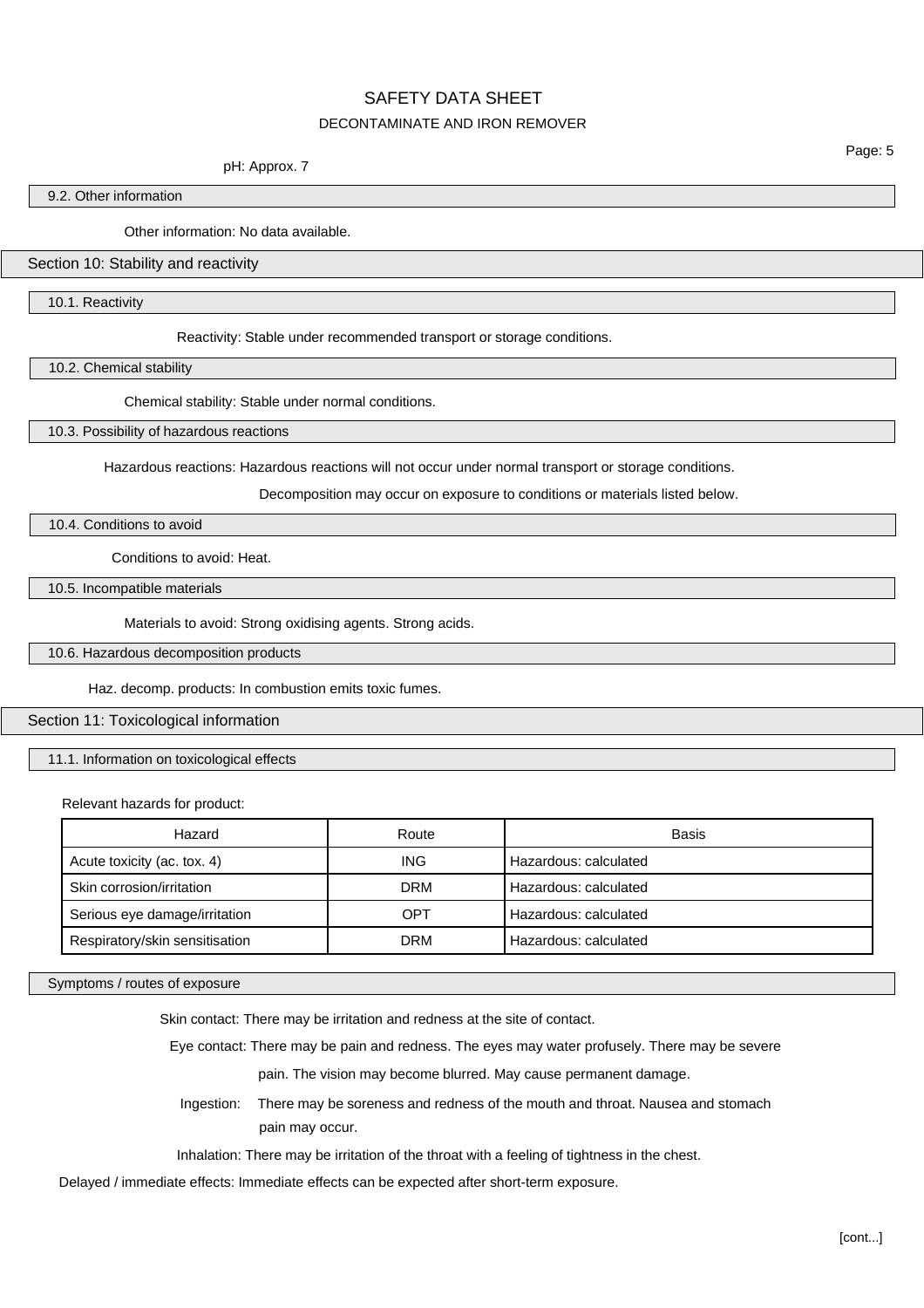## DECONTAMINATE AND IRON REMOVER

## Section 12: Ecological information

12.1. Toxicity

Ecotoxicity values: No data available.

### 12.2. Persistence and degradability

Persistence and degradability: Biodegradable.

12.3. Bioaccumulative potential

Bioaccumulative potential: No bioaccumulation potential.

12.4. Mobility in soil

Mobility: Readily absorbed into soil.

12.5. Results of PBT and vPvB assessment

PBT identification: This product is not identified as a PBT/vPvB substance.

12.6. Other adverse effects

Other adverse effects: Negligible ecotoxicity.

Section 13: Disposal considerations

13.1. Waste treatment methods

Disposal operations: Transfer to a suitable container and arrange for collection by specialised disposal

company.

NB: The user's attention is drawn to the possible existence of regional or national

regulations regarding disposal.

Section 14: Transport information

Transport class: This product does not require a classification for transport.

Section 15: Regulatory information

15.1. Safety, health and environmental regulations/legislation specific for the substance or mixture

Specific regulations: Not applicable.

15.2. Chemical Safety Assessment

Chemical safety assessment: A chemical safety assessment has not been carried out for the substance or the mixture by

the supplier.

Section 16: Other information

Other information

Other information: \* indicates text in the SDS which has changed since the last revision.

Phrases used in s.2 and s.3: H290: May be corrosive to metals.

H301: Toxic if swallowed.

H302: Harmful if swallowed.